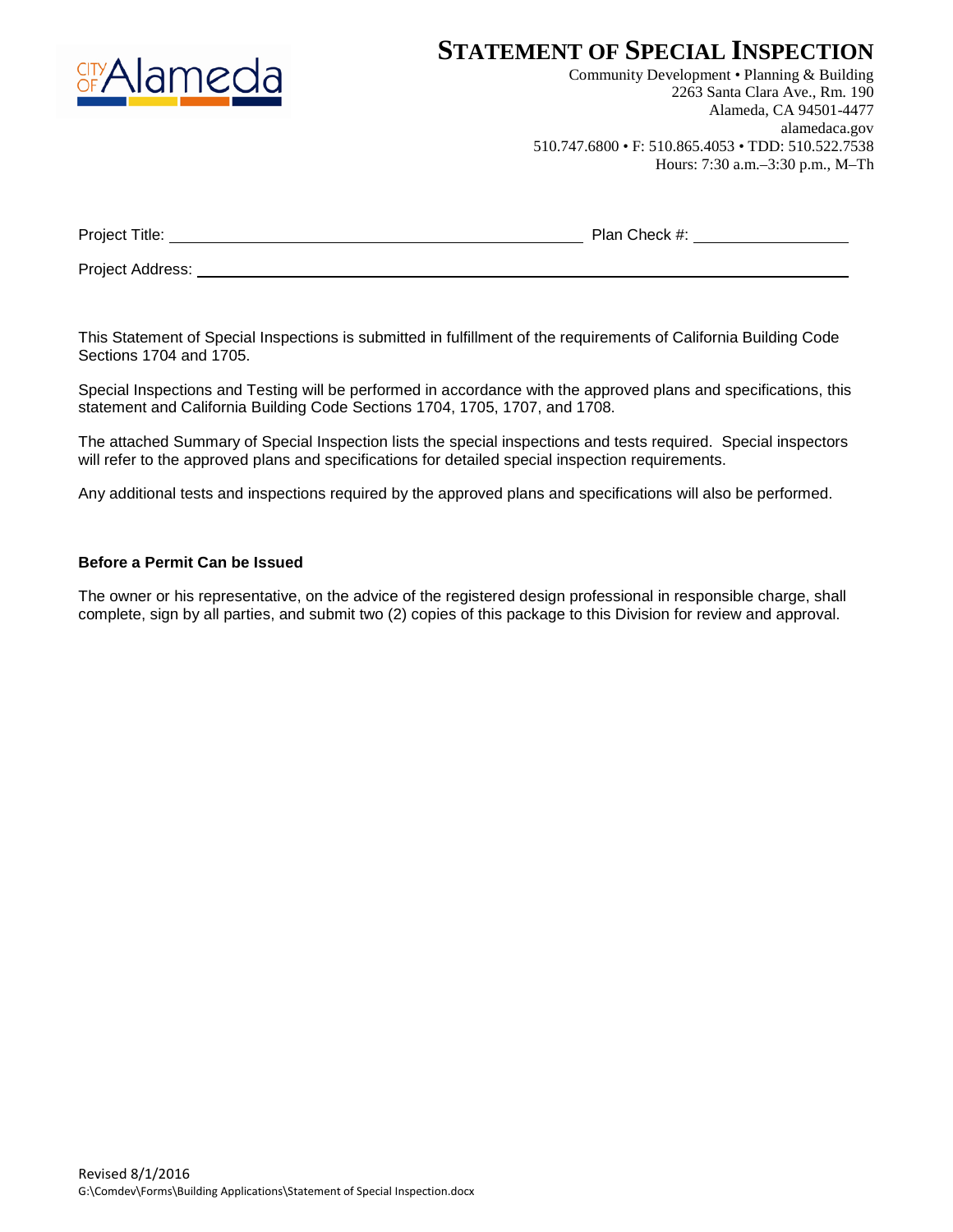

- 1. The Owner recognizes his or her obligation to ensure that the construction complies with the approved permit documents and to implement this program of special inspections.
- 2. Contractor is responsible for proper notification to the Inspection or Testing agency for items listed.
- 3. Only the testing laboratory should take samples and transport them to their laboratory.
- 4. Copies of all laboratory reports and inspections are to be sent directly to this Division and to the registered design professional in responsible charge by the testing agency on a weekly basis.
- 5. Inspection agency to submit names and qualifications of on-site special inspectors to this Division for approval. Submission of qualifications is not required when the agency utilizes the inspectors who are preapproved by the City. See Item #10 below.

The agency must provide each special inspector with an identification badge that indicates the following:

- Name of inspector
- Photo of inspector
- The specific areas in which the inspector is qualified to inspect
- An authorization signature by the registered engineer who is a full-time employee of the agency
- The authorization signature by the registered engineer who is a full-time employee of the inspector
- 6. The special inspector is responsible to the Chief Building Official for immediate notification of any concerns and/or problems encountered.
- 7. It is the responsibility of the contractor to review the Building Division approved plans for additional inspection or testing requirements that may be noted. A pre-construction conference at the job site is recommended to review special inspection procedures.
- 8. The special inspector shall use only Building Division approved drawings.
- 9. **Before an occupancy permit can be issued**: A final report of special inspections documenting required special inspections, tests and correction of any discrepancies noted in the inspections shall be submitted prior to issuance of a Certificate of Use and Occupancy (California Building Code Section 1704.1.2). The final report will document:
	- Required special inspections
	- Correction of discrepancies noted in inspection
- 10. Attach a City approved matrix list from the Special Inspection Agency for all special inspectors showing inspection areas for which they are qualified by experience and appropriate certifications (see enclosed). This will be cross checked with the list currently residing in our office, to make sure all special inspectors are approved by the City.

|                                                                                                                                                                                                                                |                                                    | Date: $\qquad \qquad$                                                     |
|--------------------------------------------------------------------------------------------------------------------------------------------------------------------------------------------------------------------------------|----------------------------------------------------|---------------------------------------------------------------------------|
| Print: Sign: Sign: Sign: Sign: Sign: Sign: Sign: Sign: Sign: Sign: Sign: Sign: Sign: Sign: Sign: Sign: Sign: Sign: Sign: Sign: Sign: Sign: Sign: Sign: Sign: Sign: Sign: Sign: Sign: Sign: Sign: Sign: Sign: Sign: Sign: Sign: |                                                    |                                                                           |
|                                                                                                                                                                                                                                | Sign: New York Sign: New York Sign: New York Sign: | Date: ______                                                              |
|                                                                                                                                                                                                                                |                                                    |                                                                           |
|                                                                                                                                                                                                                                | Sign: Sign:                                        | Date: __________                                                          |
| Contractor                                                                                                                                                                                                                     |                                                    |                                                                           |
|                                                                                                                                                                                                                                |                                                    | Date: $\frac{1}{\sqrt{1-\frac{1}{2}}\cdot\frac{1}{\sqrt{1-\frac{1}{2}}}}$ |
| <b>Special Inspection Agency</b>                                                                                                                                                                                               |                                                    |                                                                           |
| Print: <u>______________________</u>                                                                                                                                                                                           |                                                    | Date: __________                                                          |
| <b>Building Official's Acceptance</b>                                                                                                                                                                                          |                                                    |                                                                           |
|                                                                                                                                                                                                                                | Page 2 of 8                                        |                                                                           |

#### **ACKNOWLEDGEMENT**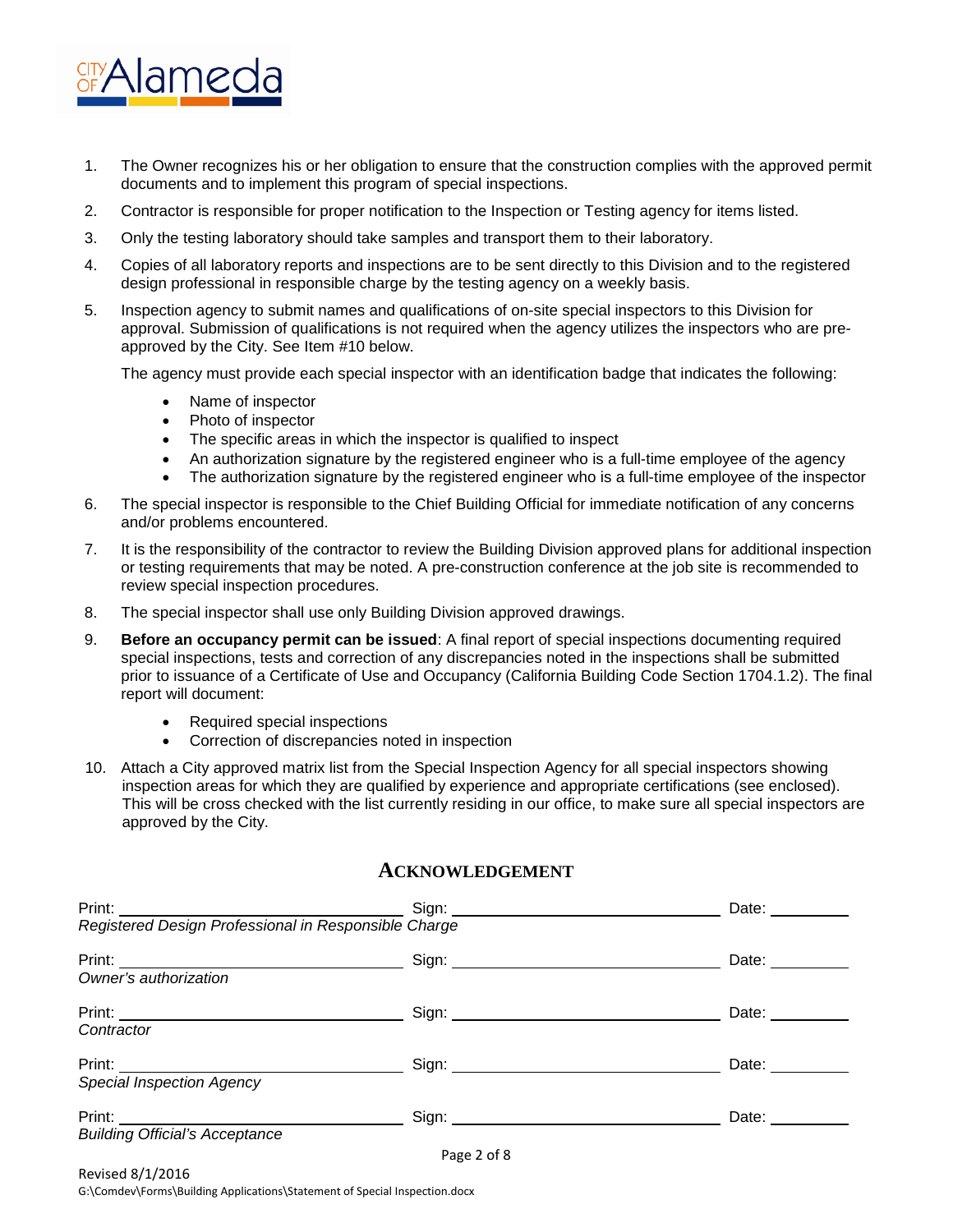

## **SPECIAL INSPECTION AND TESTING AGENCIES**

The following are the testing agencies and special inspectors that will be retained to conduct tests and inspection on this project.

| <b>RESPONSIBILITY</b>     | <b>FIRM NAME</b> | ADDRESS, TELEPHONE AND E-MAIL |
|---------------------------|------------------|-------------------------------|
| <b>Special Inspection</b> |                  |                               |
|                           |                  |                               |
|                           |                  |                               |
|                           |                  |                               |
|                           |                  |                               |
|                           |                  |                               |
|                           |                  |                               |
|                           |                  |                               |
| <b>Material Testing</b>   |                  |                               |
|                           |                  |                               |
|                           |                  |                               |
|                           |                  |                               |
|                           |                  |                               |
|                           |                  |                               |
|                           |                  |                               |
|                           |                  |                               |
|                           |                  |                               |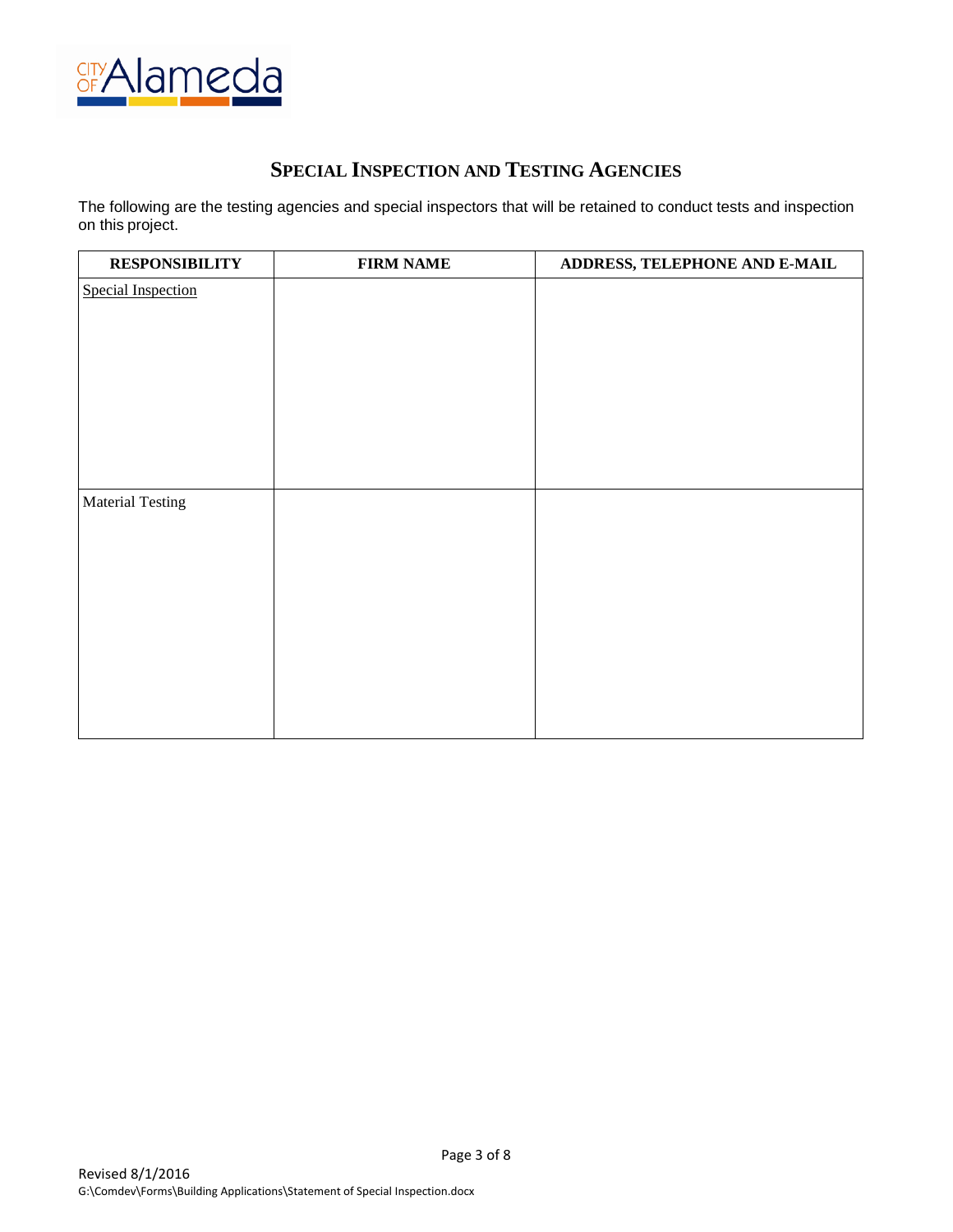

## **CONTRACTOR'S STATEMENT OF RESPONSIBILITY**

Per Section 1706 of the California Building Code, the contractor responsible for the construction of a main wind or seismic force resisting system, designated seismic system or a wind or seismic resisting component listed in the statement of special inspections (structural tests and inspection schedule and as noted on the Building Division approved plans) shall submit a written statement of responsibility to the Building Official and the owner prior to the commencement of work on the system or component.

To comply with the requirements of California Building Code Section 1706 of the California Building Code, the contractor acknowledges that they are aware of the special requirements contained in the statements of special inspections (structural tests and inspection schedule and as noted on the Building Division approved plans) prepared by the engineer of record or the registered design professional per the requirements of California Building Code Section 1705.

### **ACKNOWLEDGEMENT**

Print: Sign: Date: *Contractor*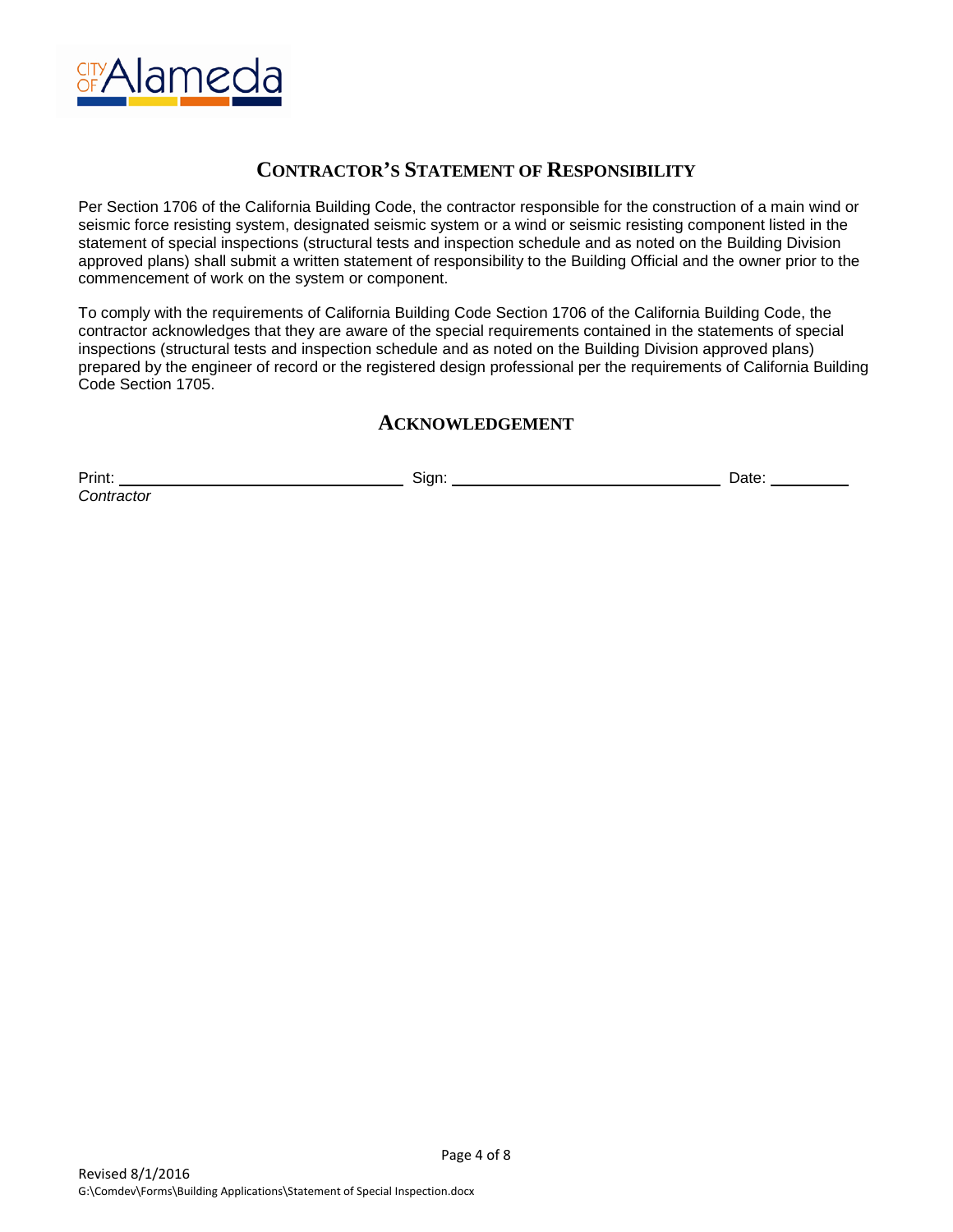

### **SEISMIC AND WIND RESISTANCE**

#### **Seismic Requirements (California Building Code Section 1705.3.1)**

Description of seismic-force-resisting system and designated seismic systems subject to special inspections in accordance with California Building Code Section 1705.3:

The extent of the seismic-force-resisting system is defined in more detail in the construction documents.

#### **Wind Requirements (California Building Code Section 1705.4.1)**

Description of seismic-force-resisting system and designated seismic systems subject to special inspections in accordance with California Building Code Section 1705.3:

The extent of the main wind-force-resisting system and wind resisting components is defined in more detail in the construction documents.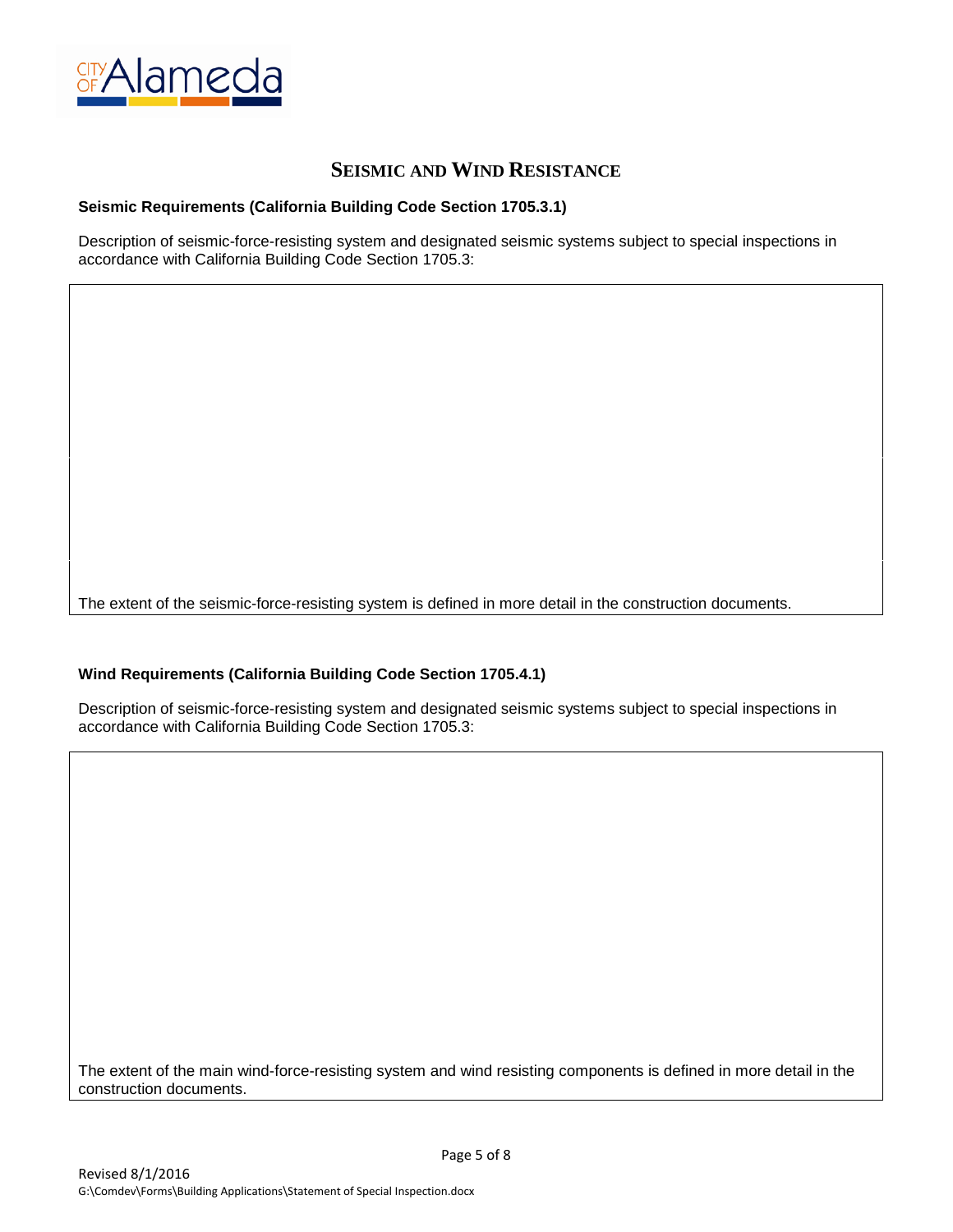

## **SUMMARY OF SPECIAL INSPECTION**

Complete the following form to indicate the types of special inspection required on this project. List the required inspections from the California Building Code Chapter 17; indicate Continuous or Periodic or both as required by code. **Reference California Building Code Chapter 17 for a complete list of inspections.**

| <b>Construction Type Requiring Inspection</b>                | <b>List of Required Inspections</b> | $\mathbf C$ | ${\bf P}$ |
|--------------------------------------------------------------|-------------------------------------|-------------|-----------|
| Steel - Table 1704.3                                         |                                     |             |           |
|                                                              |                                     |             |           |
|                                                              |                                     |             |           |
| Concrete - Table 1704.4                                      |                                     |             |           |
|                                                              |                                     |             |           |
|                                                              |                                     |             |           |
| Masonry                                                      |                                     |             |           |
| Level 1 - Table 1704.5.1                                     |                                     |             |           |
| Level 2 - Table 1704.5.3                                     |                                     |             |           |
| Wood - Section $1704.6$                                      |                                     |             |           |
|                                                              |                                     |             |           |
|                                                              |                                     |             |           |
| Soils - Table $1704.7$                                       |                                     |             |           |
|                                                              |                                     |             |           |
|                                                              |                                     |             |           |
| Pile Foundations - Table 1704.8                              |                                     |             |           |
|                                                              |                                     |             |           |
|                                                              |                                     |             |           |
| Pier Foundations - Table 1704.9                              |                                     |             |           |
|                                                              |                                     |             |           |
|                                                              |                                     |             |           |
| Sprayed Fire-Resistant Materials - Section 1704.10           |                                     |             |           |
|                                                              |                                     |             |           |
| Mastic and Intumescent Coatings - Section 1704.11            |                                     |             |           |
| Exterior Insulation and Finish Systems - Section 1704.12     |                                     |             |           |
| Alternate Materials and Systems - Section 1704.13            |                                     |             |           |
| Smoke Control System - Section 1704.14                       |                                     |             |           |
| Wind Resistance - Section 1705.4                             |                                     |             |           |
|                                                              |                                     |             |           |
| Seismic Resistance - Section 1707                            |                                     |             |           |
|                                                              |                                     |             |           |
|                                                              |                                     |             |           |
|                                                              |                                     |             |           |
|                                                              |                                     |             |           |
|                                                              |                                     |             |           |
| Testing for Seismic Resistance - Section 1708                |                                     |             |           |
|                                                              |                                     |             |           |
| Specify other tests, inspections, or special instructions as |                                     |             |           |
| required:                                                    |                                     |             |           |
|                                                              |                                     |             |           |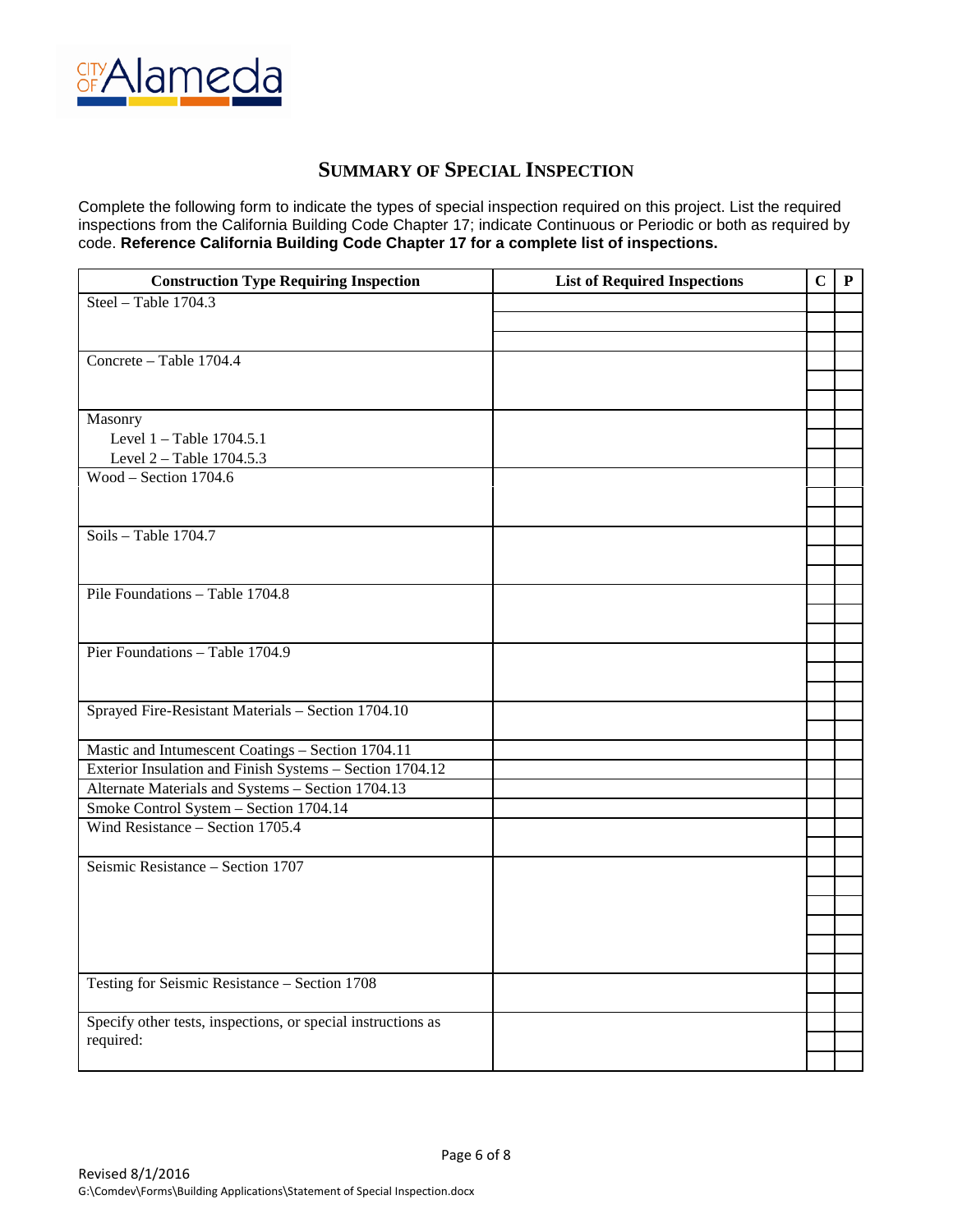

# **Recognized Special Inspection Agencies**

**Transportation** 

Revision Date: April 21, 2022

| <b>RC</b> = Reinforced Concrete<br>Key:<br>$HSB = High-Streamgth Bolting$ |                                                        | PC = Prestressed Concrete<br>NDT = Non-destructive Testing |              |              | <b>SM</b> = Structural Masonry |              | SWC = Structural Wood Construction |              | $SW = Steel$ Welding<br>$FP = Fireproofing$ |              |                                     |  |
|---------------------------------------------------------------------------|--------------------------------------------------------|------------------------------------------------------------|--------------|--------------|--------------------------------|--------------|------------------------------------|--------------|---------------------------------------------|--------------|-------------------------------------|--|
| <b>Agency Name</b>                                                        | <b>Address</b>                                         | <b>Phone/Fax</b>                                           | <b>RC</b>    | PC           | <b>SM</b>                      | <b>SW</b>    | <b>HSB</b>                         | <b>NDT</b>   | <b>SWC</b>                                  | <b>FP</b>    | <b>EXPIRATION</b><br><b>DATE</b>    |  |
| A.C.E. Quality Control                                                    | 3075 Teagarden Street<br>San Leandro, CA 94577         | (510) 969-4239                                             | $\times$     | X            | X.                             | X            | X                                  | X            | X                                           | $\times$     | 4/5/2025                            |  |
| <b>Achievement Engineering Corp.</b>                                      | 2455 Autumvale Drive, Unit E<br>San Jose, CA 95131     | (408) 217-9174<br>(408) 217-9632                           | X            | $\mathsf{x}$ | $\times$                       | $\mathsf{X}$ | $\mathsf{x}$                       | $\mathsf{x}$ | $\times$                                    | X            | Expired<br>3/6/2022                 |  |
| <b>Advanced Testing &amp;</b><br>Inspection, LLC                          | 540 Brunken Avenue, Suite B<br>Salinas, CA 93901       | (831) 422-2272<br>(831) 597-2004                           | X            | $\mathsf{x}$ | $\times$                       | $\times$     | X                                  |              |                                             | X            | 10/1/2022                           |  |
| <b>Apex Testing Laboratories, Inc.</b>                                    | 3450 Third Street, Suite 3E<br>San Francisco, CA 94124 | (415) 550-9800<br>(415) 550-9880                           | $\mathsf{x}$ | $\mathsf{x}$ | $\times$                       | $\mathsf{x}$ | $\mathsf{x}$                       | X            |                                             | X            | 10/11/2021<br><b>Review Pending</b> |  |
| <b>Applied Materials &amp;</b><br>Engineering, Inc.                       | 980 41 <sup>st</sup> Street<br>Oakland, CA 94608       | (510) 420-8190<br>(510) 420-8186                           | $\times$     | $\mathsf{x}$ | X.                             | X            | $\times$                           | X            | $\times$                                    | $\times$     | 4/11/2025                           |  |
| <b>Aries Engineering</b>                                                  | 5357 Persimmon Grove Ct<br>San Jose, CA 95123          | (408) 634-0087                                             | X            |              |                                | X            | X                                  |              | X                                           |              | 9/3/2023                            |  |
| <b>Baez Geotechnical Group</b>                                            | 2060 Colorado Avenue, Suite B<br>Turlock, CA 95382     | (209) 632-3779<br>(209) 632-3771                           | X            | X            | $\times$                       |              | X.                                 |              |                                             | $\times$     | Expired<br>4/22/2022                |  |
| <b>BAGG Engineers</b>                                                     | 847 West Maude Avenue<br>Sunnyvale, CA 94085-2911      | (650) 852-9133<br>(650) 852-9138                           | X            | $\times$     | X.                             | $\times$     | $\times$                           | $\times$     | X                                           | $\times$     | 7/6/2023                            |  |
| <b>Berlogar, Stevens and Associates</b>                                   | 5587 Sunol Boulevard<br>Pleasanton, CA 94566           | (925) 484-0220<br>(925) 846-9645                           | X            | X            | X                              | X            | X                                  |              |                                             |              | Expired<br>9/4/2021                 |  |
| <b>Biggs Cardosa Associates, Inc.</b>                                     | 1871 The Alameda, Suite 200<br>San Jose, CA 95126      | (408) 296-5515<br>(408) 296-8114                           | X            | X            | $\mathsf{X}$                   | X            | X.                                 |              |                                             |              | 1/14/2024                           |  |
| <b>B.S.K. Associates</b>                                                  | 399 Lindbergh Ave<br>Livermore, CA 94551               | (925) 315-3151<br>(925) 315-3152                           | X            | $\mathsf{X}$ | X.                             | $\times$     | X.                                 | X            |                                             | X            | 2/14/2021<br><b>Review Pending</b>  |  |
| <b>Cal West Inspection Service</b>                                        | 2391 Hanson Drive<br>Fairfield, CA, 94533              | (707) 365-5958                                             | $\times$     |              |                                | X            | X                                  |              |                                             | X            | 11/12/2024                          |  |
| <b>Consolidated Engineering Labs</b>                                      | 2001 Crow Canyon Rd, Suite 100<br>San Ramon, CA 94583  | (925) 314-7100<br>(925) 855-7140                           | X            | X            | X                              | X            | X                                  | X            | X                                           | X            | 4/8/2025                            |  |
| <b>Construction Testing Services</b>                                      | 2174 Rheem Drive, Suite A<br>Pleasanton, CA 94588      | (925) 462-5151<br>(925) 462-5183                           | $\mathsf{X}$ | X            | X.                             | X            | X                                  | X            | $\mathsf{x}$                                | X            | 12/15/2022                          |  |
| CTE Cal, Inc.                                                             | 46716 Fremont Boulevard<br>Fremont, CA 94538           | (510) 573-6362<br>(510) 573-6684                           | X            | X            | $\times$                       | X            | $\mathsf{x}$                       | $\mathsf{x}$ | $\mathsf{x}$                                | $\mathsf{x}$ | 10/1/2022                           |  |
| <b>Earth System Pacific</b>                                               | 48511 Warm Springs Blvd #210<br>Fremont, CA 94539      | (510) 353-3833<br>(888) 279-2698                           | X            | X            | X                              | X            | $\times$                           | X            | $\mathsf{x}$                                | X            | 3/3/2024                            |  |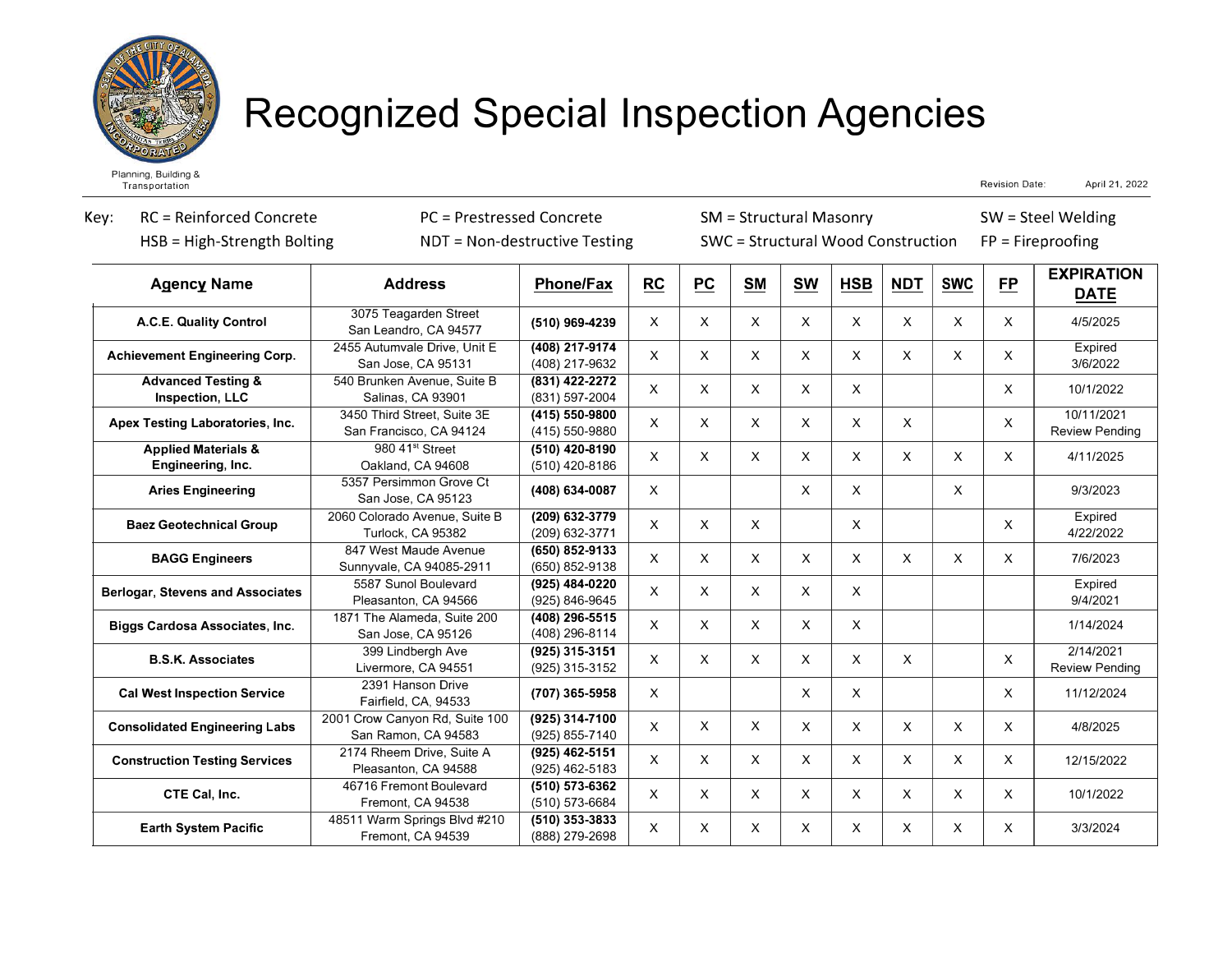| <b>Agency Name</b>                                  | <b>Address</b>                                               | <b>Phone/Fax</b>                     | RC             | PC             | <b>SM</b> | <b>SW</b>      | <b>HSB</b>     | <b>NDT</b> | <b>SWC</b> | EP             | <b>EXPIRATION</b>                 |
|-----------------------------------------------------|--------------------------------------------------------------|--------------------------------------|----------------|----------------|-----------|----------------|----------------|------------|------------|----------------|-----------------------------------|
| <b>ENGEO Incorporated</b>                           | 2010 Crow Canyon Pl., Suite 250<br>San Ramon, CA 94583-1545  | $(925) 866 - 9000$<br>(888) 279-2698 | $\pmb{\times}$ | $\times$       | X         | X              | X              | X          | X          | $\pmb{\times}$ | <b>DATE</b><br>8/7/2022           |
| <b>Geissler Engineering</b>                         | 235 Montgomery Street<br>San Francisco, CA 94104             | (415) 760-5636                       | X              |                |           | X              | X              |            | X          |                | 10/5/2023                         |
| <b>Geocon Consultants, Inc.</b>                     | 6671 Brisa Street<br>Livermore, CA 94550                     | (925) 371-5900<br>(925) 371-5915     | $\pmb{\times}$ | $\pmb{\times}$ | X         | X              | X              |            | X          | X              | 10/7/2023                         |
| HP Inspections, Inc.                                | 690 Sunol Street, Bldg. H<br>San Jose, CA 95126              | (408) 288-8460<br>(408) 271-0902     | X              | X              | X         | X              | X              | X          |            | X              | 1/27/2024                         |
| <b>Inspection Consultants, Inc.</b>                 | 1515 North C Street<br>Sacramento, CA 95126                  | (916) 321-5580<br>(916) 321-5590     | $\times$       | X              | X         | X              | X              |            |            | $\times$       | Expired<br>1/20/2020              |
| <b>Inspection Services Inc.</b>                     | 1798 University Avenue<br>Berkeley, CA 94703                 | (510) 900-2100<br>(510) 900-2101     | X              | $\pmb{\times}$ | $\times$  | X              | X              | X          | X          | X              | 6/25/2022                         |
| <b>KC Engineering Co.</b>                           | 865 Cotting Lane, Suite A<br>Vacaville, CA 95688             | (707) 447-4025<br>(707) 447-4143     | X              | X              | X         | X              | X              |            |            | $\times$       | Expired<br>11/7/2020              |
| Kleinfelder Inc.                                    | 21330 Broadway, Suite 1200<br>Oakland, CA 94612              | $(510) 628 - 9000$<br>(510) 628-9009 | X              | $\times$       | $\times$  | X              | X              | X          | X          | $\times$       | 7/30/2022                         |
| Korbmacher Engineering Inc.                         | 480 Preston Court, Suite B<br>Livermore, CA 94551            | (925) 454-9033<br>(925) 454-9564     | $\times$       | $\pmb{\times}$ | $\times$  | X              | X              | X          | $\times$   | X              | 2/2/2024                          |
| Krazan and Associates Inc.                          | 1061 Serpentine Lane, Suite F<br>Pleasanton, CA 94566        | (925) 307-1160<br>(925) 307-1161     | X              | $\times$       | $\times$  | X              | X              | X          | X          | $\times$       | 3/2/2024                          |
| <b>MatriScope Engineering</b><br>Laboratories, Inc. | 436 14 <sup>th</sup> Street. Suite 1429<br>Oakland, CA 94612 | (510) 763-3601<br>(510) 763-1388     | $\times$       | $\times$       | $\times$  | X              | X              | X          | X          | $\times$       | 1/1/2022<br><b>Review Pending</b> |
| Mid Pacific Engineering, Inc.                       | 840 Embarcadero Drive, Suite 20<br>West Sacramento, CA 95605 | (916) 927-7000<br>(916) 372-9900     | $\pmb{\times}$ | $\pmb{\times}$ | $\times$  | X              | X              | $\times$   |            | X              | 3/12/2023                         |
| <b>Moore Twining Associates, Inc.</b>               | 2527 Fresno Street<br>Fresno, CA 93721                       | (559) 268-7021<br>(559) 268-0740     | X              | $\times$       | $\times$  | X              | X              |            |            | X              | Expired<br>8/8/2021               |
| <b>Nicholas Engineering</b><br><b>Consultants</b>   | 6743 Dublin Boulevard, #15<br>Dublin, CA 94568               | (925) 829-8090<br>(925) 829-0235     | X              | $\times$       | $\times$  | X              | X              |            | X          | $\times$       | 5/7/2022                          |
| Ninyo & Moore                                       | 1956 Webster Street, Suite 400<br>Oakland, CA 94612          | $(510) 633 - 5640$<br>(510) 633-5646 | $\times$       | $\times$       | $\times$  | X              | X              | X          | X          | X              | 5/20/2024                         |
| Norcon, LLC                                         | 1661 Tennessee St. Suite 201<br>San Francisco, CA 94107      | (415) 710-1155                       | X              | $\times$       | X         | X              | X              | X          | X          | $\times$       | 9/1/2023                          |
| Pacific Crest Engineering, Inc.                     | 444 Airport Blvd, Suite 106<br>Watsonville, CA 950076        | (831) 722-9446<br>(831) 722-9158     | $\pmb{\times}$ |                |           |                | $\pmb{\times}$ |            |            |                | Expired<br>1/7/2022               |
| <b>Picot Inspection, LLC</b>                        | 1262 62 <sup>nd</sup> Ave<br>Oakland, CA 94621               | (510) 847-8990                       | X              | $\times$       | $\times$  | X              | X              |            | $\times$   | $\times$       | 3/10/2023                         |
| <b>Professional Service</b><br>Industries, Inc.     | 380 Tennant Ave, Suite 3<br>Morgan Hill, CA 95037            | (408) 669-5500<br>(408) 465-2343     | X              |                | $\times$  | X              | X              |            |            | X              | Expired<br>3/26/2022              |
| <b>RES Engineers, Inc.</b>                          | 1250 Missouri Street, Suite 207<br>San Francisco, CA 94107   | (415) 822-4625<br>(415) 822-8925     | $\pmb{\times}$ | $\pmb{\times}$ | X         | $\pmb{\times}$ | X              | X          | $\times$   | $\pmb{\times}$ | 6/3/2022                          |
| <b>RMA Group</b>                                    | 130 Archer Street<br>San Jose, CA 95112                      | (408) 362-4920<br>(408) 362-4926     | X              | X              | $\times$  | X              | X              | X          | X          | X              | 4/2/2022<br><b>Review Pending</b> |